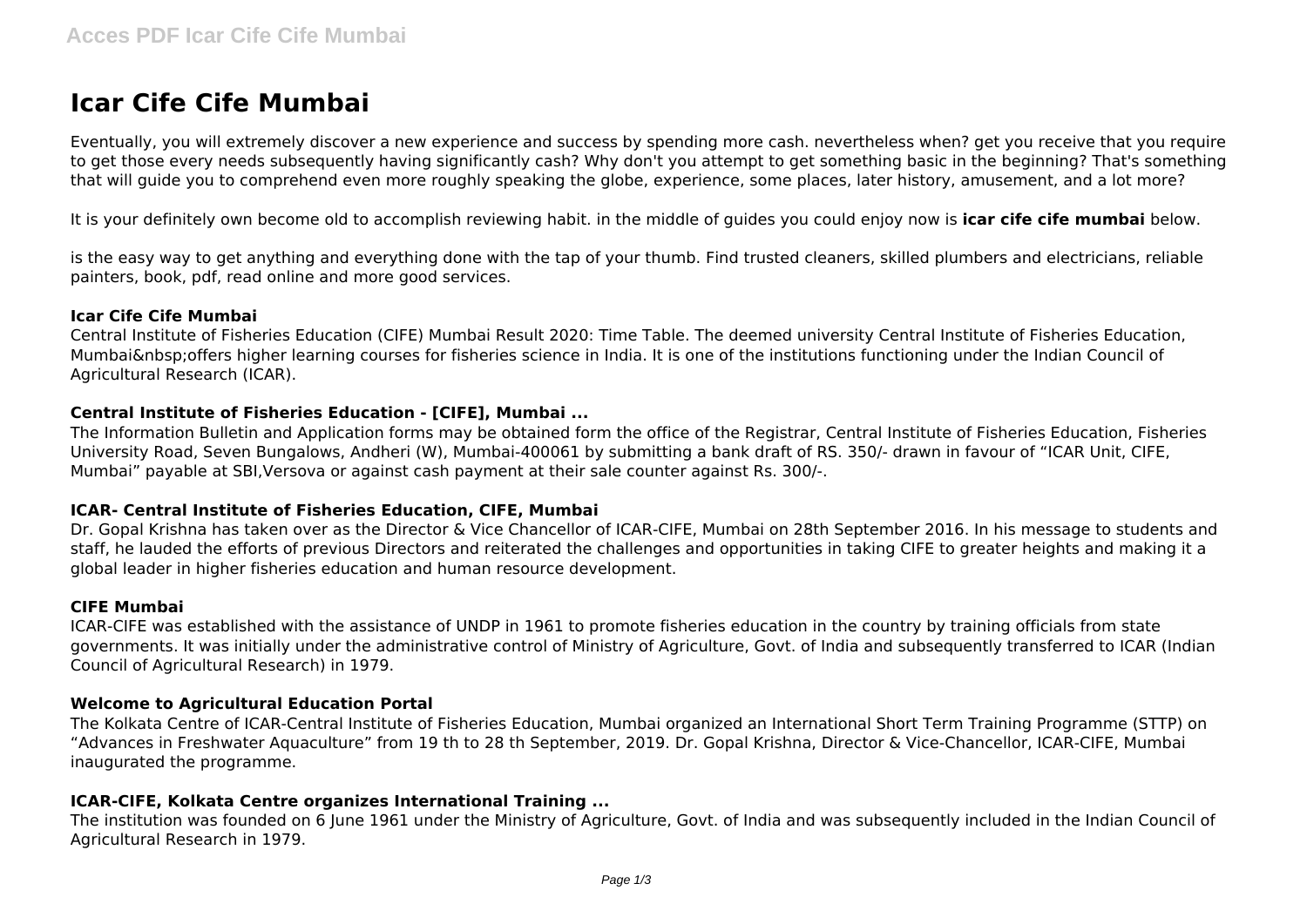#### **Academic Management System : CIFE - ICAR**

 The Central Institute of Fisheries Education (CIFE) is a Deemed to be University and institution of higher learning for fisheries science in Mumbai, India. CIFE has over four decades of leadership in human resource development with its alumni aiding in the development of fisheries and aquaculture worldwide, producing notable contributions to research and technological advancements to its ...

## **CENTRAL INSTITUTE OF FISHERIES EDUCATION - [CIFE], MUMBAI ...**

The Central Institute of Fisheries Education (CIFE) is a Deemed to be University and institution of higher learning for fisheries science in Mumbai, India. CIFE has over four decades of leadership in human resource development with its alumni aiding in the development of fisheries and aquaculture worldwide, producing notable contributions to research and technological advancements to its credit.

#### **Central Institute of Fisheries Education - Wikipedia**

Central Institute of Fisheries Education (CIFE), Mumbai Central Institute of Fisheries Education is a Private College and it was established in 1961 and accredited by ISO. Central Institute of Fisheries Education offers 11 courses in Agriculture, Science streams. Popular courses are Diploma, MFSc, MSc.

## **Central Institute of Fisheries Education (CIFE), Mumbai ...**

ICAR-Central Institute of Fisheries EducationFirst Awarded Degrees with Security Features. ICAR-Central Institute of Fisheries Education, Mumbai, the premier organization in the country engaged in human resources development in fisheries and aquaculture, celebrated its XIII convocation on 3rd March, 2017. Dr. Gopal Krishna, Director and Vice Chancellor, CIFE, has issued the physical certificates to 234 students including 23 PhD, 106 MFSc, students in presence and rest in-absentia.

#### **CIFE Mumbai**

Ethiopian delegation visits CIFE, Mumbai 28th May 2018, Mumbai A delegation of five members from Hawassa University(HU), Hawassa, Ethiopia led by Mr. AyanoBeraso Hula, President, HU,visited ICAR-Central Institute of Fisheries Education, Mumbai today to seek mutual cooperationin the areas of collaborative research and education.

#### **Ethiopian delegation visits CIFE, Mumbai - icar.gov.in**

SENIOR ADMINISTRATIVE OFFICER 3 ICAR - CENTRAL INSTITUTE OF FISHERIES EDUCATION (Deemed University) Panch Marg, Off Yari Road, Versova, Andheri (West), Mumbai-400061 Tel. No. 022-26361446/7/8, Ext-535/676 /546 Web Site : www.cife.edu.in INDEX NO DISCRIPTION PAGE NO.

#### **383f0a7a-706e-4df2-8566-dedc20872144 - Dry-dock Of The ...**

CIFE Recruitment 2020-21: Apply Online for Research Associate Vacancies in CIFE Recruitment 2020-21 in Mumbai. New cife.edu.in Recruitment 2020-21 Jobs notification published for the post Senior Project Officer in CIFE Recruitment 2020-21 read complete details before applying in CIFE Notification for the post Young Professional II.

#### **CIFE Recruitment 2020 Apply Online Job Vacancies October ...**

ICAR-CIFE Mumbai at a Glance ICAR - Central Institute of Fisheries Education. ... It came under the administrative control of Indian Council of Agricultural Research (ICAR) on 16th April 1979 and ...

#### **ICAR-CIFE Mumbai at a Glance**